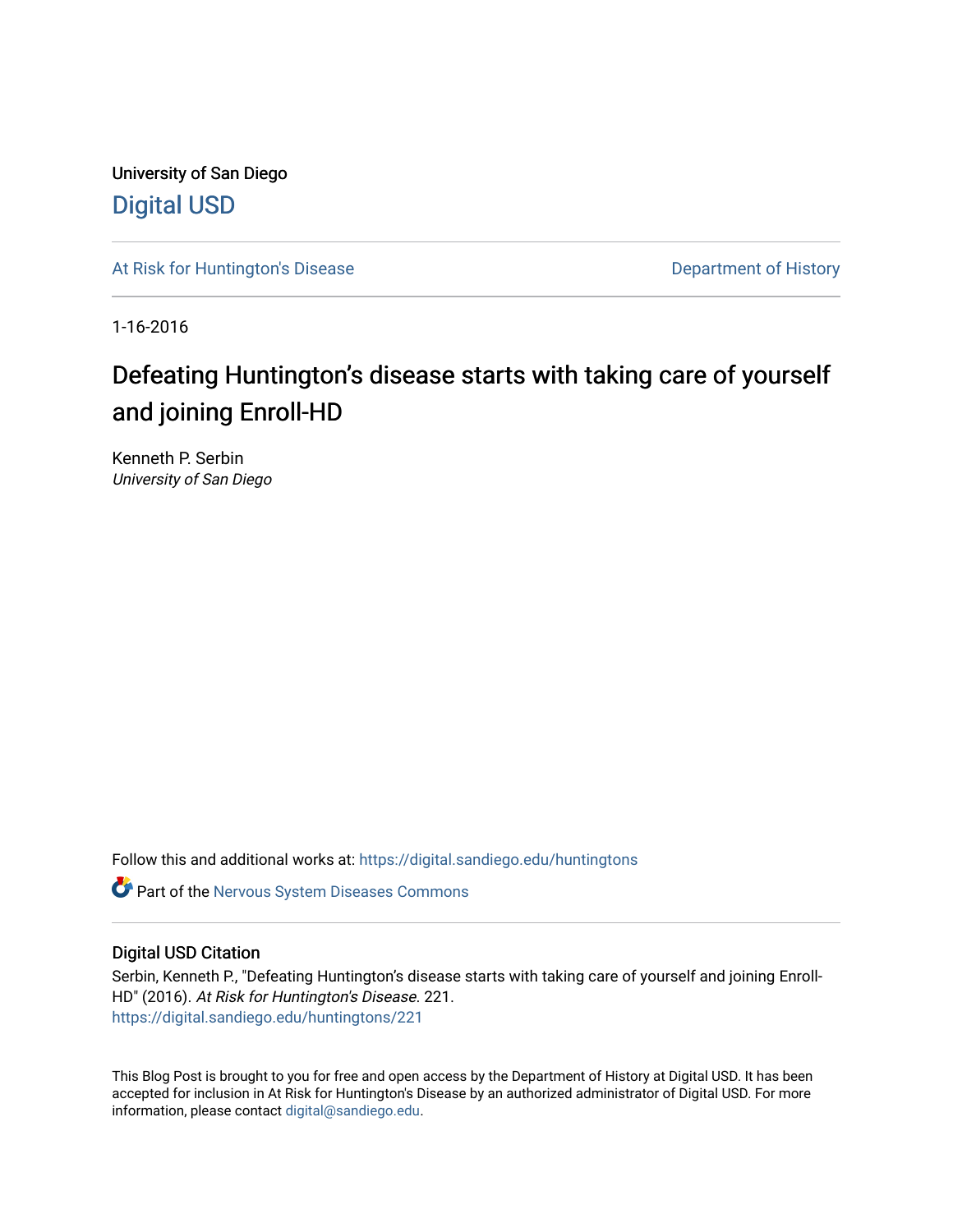## More **[Create Blog](https://www.blogger.com/home#create) [Sign In](https://www.blogger.com/)**

# [At Risk for Huntington's Disease](http://curehd.blogspot.com/)

*HD is a genetically caused brain disorder that causes uncontrollable bodily movements and robs people's ability to walk, talk, eat, and think. The final result is a slow, ugly death. Children of parents with HD have a 50-50 chance of inheriting the disease. There is no cure or treatment.*

## Blog Archive

- $\blacktriangleright$  [2021](http://curehd.blogspot.com/2021/) (12)
- $2020(16)$  $2020(16)$
- $2019(19)$  $2019(19)$
- $\blacktriangleright$  [2018](http://curehd.blogspot.com/2018/) (16)
- $2017(14)$  $2017(14)$
- $2016(13)$  $2016(13)$
- [►](javascript:void(0)) [November](http://curehd.blogspot.com/2016/11/) (2)
- [►](javascript:void(0)) [October](http://curehd.blogspot.com/2016/10/) (1)
- [►](javascript:void(0)) [September](http://curehd.blogspot.com/2016/09/) (1)
- $\blacktriangleright$  [May](http://curehd.blogspot.com/2016/05/) (2)
- $\blacktriangleright$  [April](http://curehd.blogspot.com/2016/04/) (2)
- $\blacktriangleright$  [March](http://curehd.blogspot.com/2016/03/) (1)
- $\blacktriangleright$  [February](http://curehd.blogspot.com/2016/02/) (2)
- [▼](javascript:void(0)) [January](http://curehd.blogspot.com/2016/01/) (2) Defeating [Huntington's](http://curehd.blogspot.com/2016/01/defeating-huntingtons-disease-starts.html) disease starts with taking ... A key [Huntington's](http://curehd.blogspot.com/2016/01/a-key-huntingtons-disease-trial-remedy.html)
- disease trial remedy gets Orpha...
- $\blacktriangleright$  [2015](http://curehd.blogspot.com/2015/) (24)
- $2014(24)$  $2014(24)$
- $-2013(30)$  $-2013(30)$  $-2013(30)$
- $\blacktriangleright$  [2012](http://curehd.blogspot.com/2012/) (26)
- $\blacktriangleright$  [2011](http://curehd.blogspot.com/2011/) (33)
- [►](javascript:void(0)) [2010](http://curehd.blogspot.com/2010/) (26)
- $\blacktriangleright$  [2009](http://curehd.blogspot.com/2009/) (21)
- $-2008(7)$  $-2008(7)$  $-2008(7)$
- $\blacktriangleright$  [2007](http://curehd.blogspot.com/2007/) $(7)$
- $\blacktriangleright$  [2006](http://curehd.blogspot.com/2006/) (4)
- $\blacktriangleright$  [2005](http://curehd.blogspot.com/2005/) (17)

# About Me **GENE [VERITAS](https://www.blogger.com/profile/10911736205741688185)**

View my [complete](https://www.blogger.com/profile/10911736205741688185) profile

# HD Links

[Huntington's](http://www.hdsa.org/) Disease Society of America [International](http://www.huntington-assoc.com/) Huntington **Association** 

#### SATURDAY, JANUARY 16, 2016

# Defeating Huntington's disease starts with taking care of yourself and joining Enroll-HD

For those of us affected by Huntington's disease or at risk for it, the fight against the disorder begins by taking care of ourselves.

This idea occurred to me during my daily morning meditation on Jan. 14, 2016, as I anticipated my annual checkup in the [Enroll-HD](https://www.enroll-hd.org/) program later that day.

Many people struggling to come to terms with HD ask: with so much to worry about, how can I contribute to the cause?

You can start simply by committing to care for your health and asking family members and others to help monitor your condition. In doing so, you will help your family, too, by preparing for and perhaps even diminishing the current or eventual caregiving burden associated with Huntington's.

You can extend that assistance to the entire HD community by joining Enroll-HD, a worldwide registry of affected individuals, asymptomatic HD gene carriers, untested at-risk individuals, and other family members. With its growing database, Enroll-HD serves as a platform and research project aimed at facilitating clinical trials and the discovery of treatments.

The greater the participation in Enroll-HD, the faster trials can take place.

#### **Helping the researchers**

Not long after learning of my own risk for HD in 1995, I started participating in research projects based at the University of California, San Diego (UCSD), and San Diego State University (SDSU) ([click here](http://curehd.blogspot.com/2009/07/great-reasons-to-be-guinea-pig.html) to read about one example).

In January 2015, shortly after my participation in the [PREDICT-HD](http://curehd.blogspot.com/2013/08/predicting-huntingtons-disease-in.html) study ended, [I registered](http://curehd.blogspot.com/2015/01/police-killing-of-man-with-huntingtons.html) in Enroll-HD.

At this month's follow-up visit at the UCSD Huntington's Disease Clinical [Research Center, I once again gave blood that](https://neurosciences.ucsd.edu/centers/huntingtons-disease/Pages/default.aspx) scientists can use in the numerous research projects facilitated by Enroll-HD. I also underwent a battery of cognitive tests.

In addition, I participated in four research projects by scientists at UCSD, SDSU, and other local institutions. Two involved standing on high-tech platforms designed to detect balance problems in people who have brain disorders and concussions. Another involved a measure of fine motor skills, which are seriously affected in HD, by writing on a special tablet connected to a computer.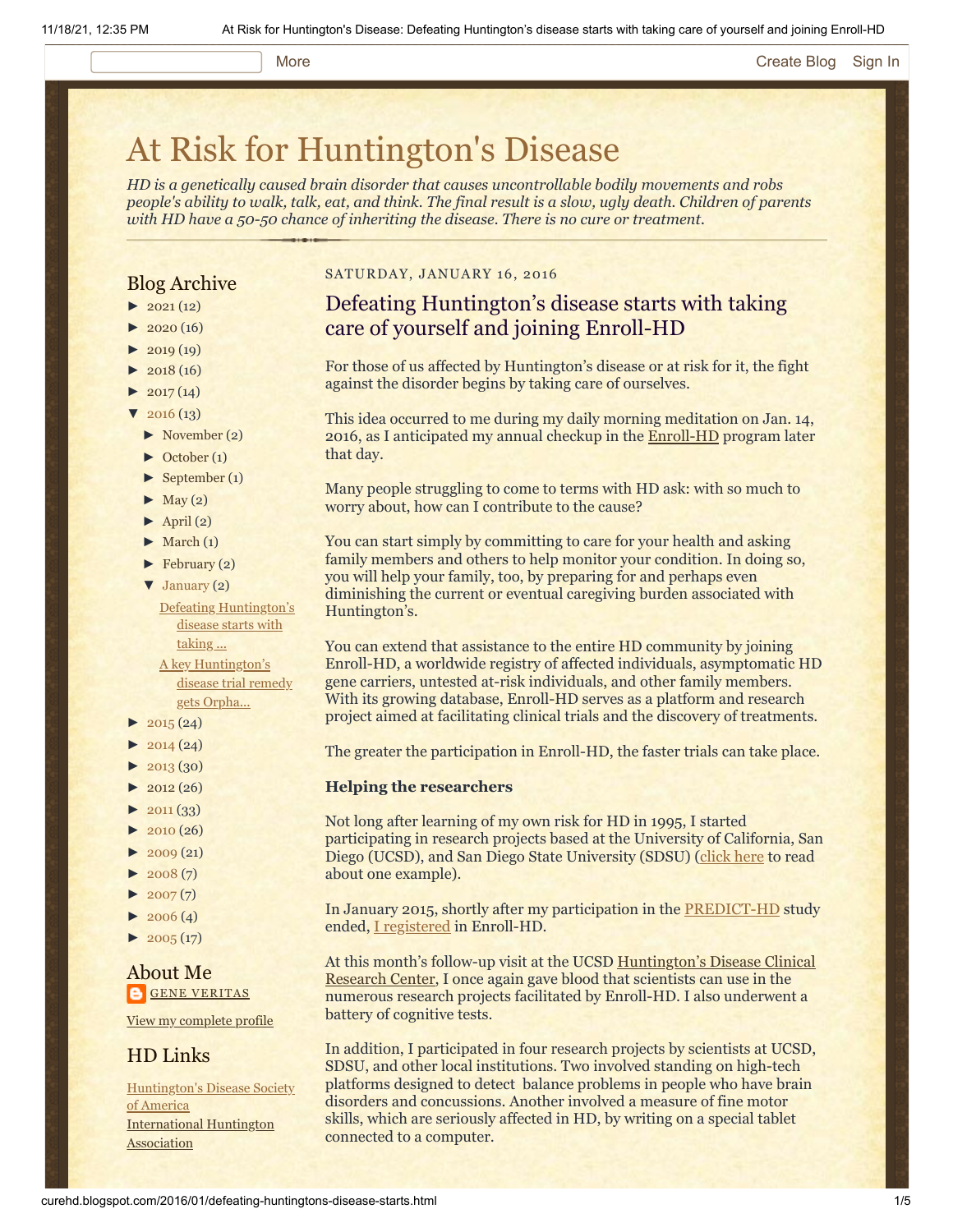11/18/21, 12:35 PM At Risk for Huntington's Disease: Defeating Huntington's disease starts with taking care of yourself and joining Enroll-HD

[Huntington's](http://hddrugworks.org/) Disease Drug **Works** [Huntington's](http://www.hdlighthouse.org/) Disease **Lighthouse Hereditary Disease [Foundation](http://www.hdfoundation.org/)** [Huntington's](http://www.hdac.org/) Disease Advocacy Center Thomas [Cellini Huntington's](http://www.ourtchfoundation.org/) **Foundation** HDSA Orange County (CA) [Affiliate](http://www.hdsaoc.org/) HD Free with [PGD!](http://www.hdfreewithpgd.com/) [Stanford](http://www.stanford.edu/group/hopes/) HOPES Earth Source [CoQ10,](http://www.escoq10.com/) Inc.

# HD Blogs and Individuals

Chris Furbee: [Huntingtons](http://www.huntingtonsdance.org/) Dance Angela F.: Surviving [Huntington's?](http://survivinghuntingtons.blogspot.com/) Heather's [Huntington's](http://heatherdugdale.angelfire.com/) Disease Page

Finally, I spit into a tiny collection tube for a project involving the detection and study of the huntingtin protein in saliva. Abnormal huntingtin causes HD.



*Gene Veritas (aka Kenneth P. Serbin) writing on an experimental tablet (above) and standing on a platform to detect balance problems (below) (photos by Ayesha Haque)*



**A neurological exam**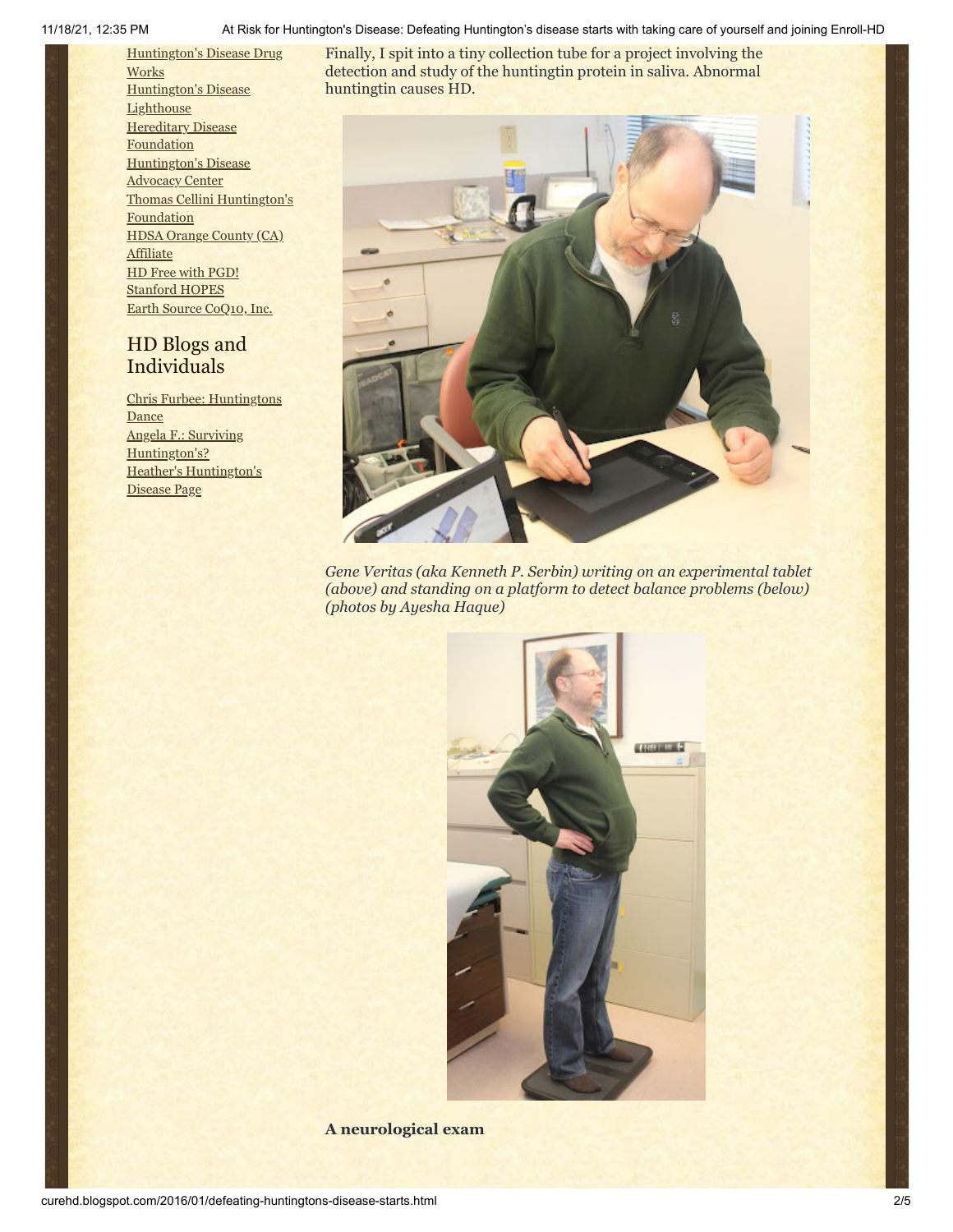11/18/21, 12:35 PM At Risk for Huntington's Disease: Defeating Huntington's disease starts with taking care of yourself and joining Enroll-HD

My visit concluded with a standard neurological exam by **Jody Corey-**Bloom, M.D., Ph.D., the director of the UCSD clinic. Among other tasks, I had to follow her fingers with my eyes, rapidly tap together my thumb with my index and middle fingers, and walk down a straight line for about 25 feet.

To my great relief, Dr. Corey-Bloom noted no irregularities! At 56, I am now past the point at which my HD-stricken mother displayed the characteristic involuntary movements.

Afterwards, I discussed with Dr. Corey-Bloom my questions and concerns about my potential participation in the **SIGNAL** clinical trial to test a monoclonal antibody as an HD treatment.

I will soon provide an update on SIGNAL.

#### **Enroll-HD's positive impact**

The next day, I obtained the latest news about Enroll-HD from Joe Giuliano, the director of clinical operations for [CHDI](http://chdifoundation.org/), the multi-milliondollar nonprofit virtual biotech aimed exclusively at developing HD treatments. In collaboration with HD research centers and clinics around the globe, CHDI sponsors Enroll-HD.

Enroll-HD officially [launched in July 2012](https://www.enroll-hd.org/learn/study-updates/). According to Giuliano, as of January 15, nearly 9,000 individuals from 14 countries and 140 sites had signed up.

Has the program met CHDI's expectations?

"I think there's a high level of engagement among the patient community and among the investigators around the world," he said during a phone interview. "The recruitment has been excellent. We could have 10,000 participants by the end of March, which would be amazing. I'm really pleased with how well the availability of the dataset and the biological samples [blood] has worked out. In other words, people are using the data, and the data is available through the website. It's a great example of making data available quickly."

What's been the impact?

"We've been actively assisting three clinical trials that have been going on – [PRIDE,](http://hdsa.org/news/pride-hd-study-enrolling-patients-globally-to-further-evaluate-pridopidine-for-the-symptomatic-treatment-of-huntingtons-disease/) [Amaryllis](http://www.huntingtonsociety.ca/amaryllis-study/), and [LEGATO](http://hdresearch.ucl.ac.uk/current-studies/legato-hd-the-laquinimod-hd-trial/) – with their recruitment," Giuliano continued. "We have released our second periodic dataset, with 4,150 participants. There are 28 projects that are currently using Enroll-HD data, to answer different research questions. We've been actively distributing biological samples for a variety of projects."

As a result of Enroll-HD, scientists are deepening their understanding of the disease, and doctors are finding ways to improve care.

Enroll-HD contributes directly to the quest for treatments. The larger the number of potential clinical trial volunteers, the greater the chance that trial administrators can enlist the required number for each trial. The number of HD trials has increased each year, increasing the demand for volunteers. Without the trials and the volunteers, scientists can't test treatments.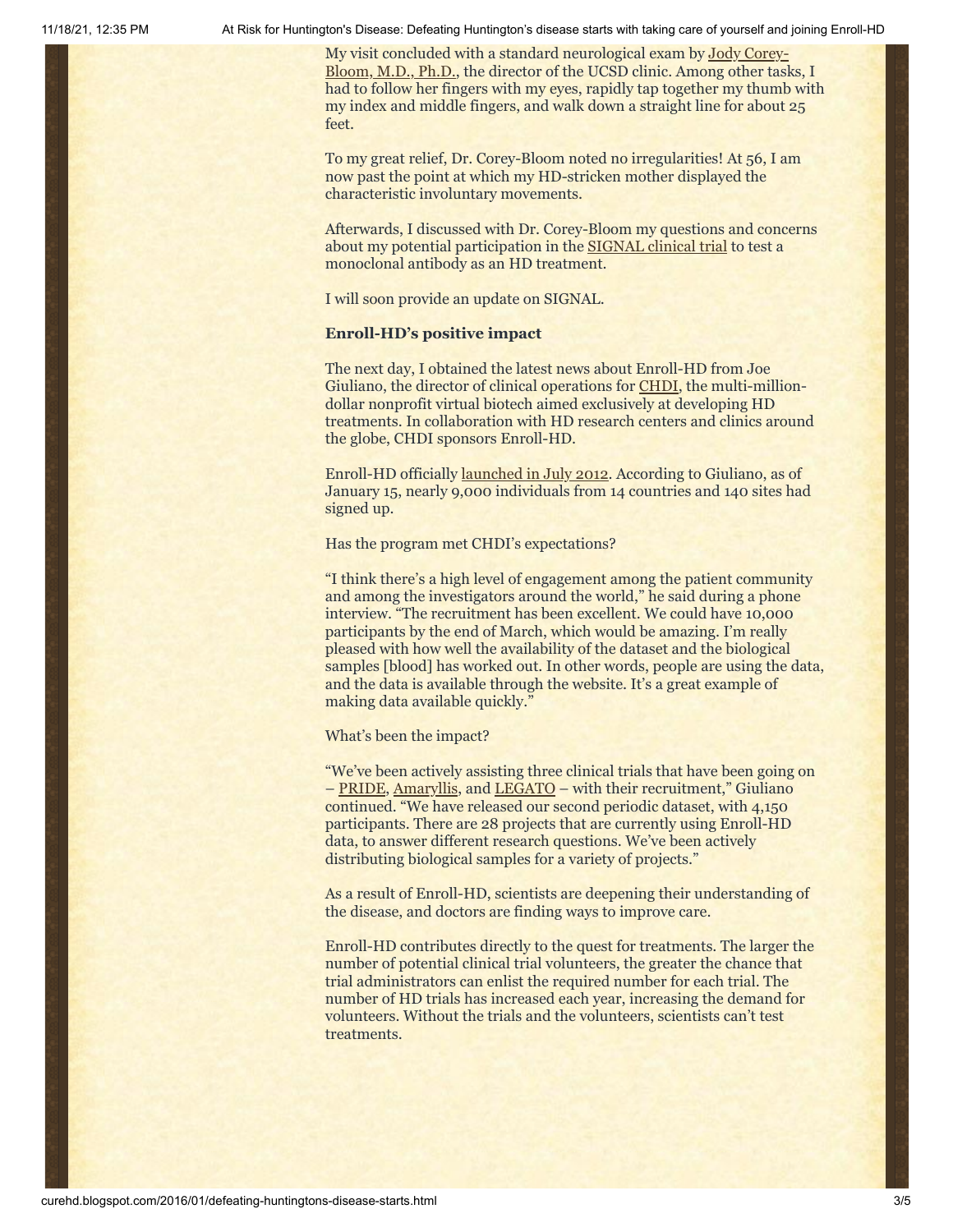

*Joe Giuliano (left) and Gene Veritas at a 2015 CHDI conference*

#### **Challenges in Latin America**

On the downside, in one key region, Latin America, Enroll-HD has progressed "very slowly," Giuliano said. So far, Enroll-HD is only operating in Argentina and Chile.

In October 2015, the National Research Ethics Commission in Brazil – the world's sixth largest [nation, with an estimated 20,000 HD-affected](http://curehd.blogspot.com/2013/04/brazils-big-place-on-huntingtons.html) individuals – rejected the proposal to set up Enroll-HD there.

"Obviously we were very disappointed," Giuliano said. "I think the National Research Ethics Commission rejected based on some areas where there was a perception that the Enroll-HD study was not aligned well with some of Brazil's legal precedents."

However, Giuliano said that Enroll-HD will step up efforts to involve Latin America's HD families. With growing interest in Colombia, that country be the next to join Enroll-HD, he said.

"We're working harder than ever," Giuliano affirmed. "You haven't heard the end of us in Brazil. We're really committed to Latin America. Many of [us believe that Latin America, like in the beginning of their](http://hdfoundation.org/the-venezuela-huntingtons-disease-project/) history of HD research in Venezuela, which played an important role – now in the later stages of HD research it's going to resurge, reawaken, and become an important player in HD research again."

In a future article I will explore the Brazil decision in depth as well as ways HD families can push for greater acceptance of Enroll-HD there and in other countries of the region.

### **Building a common cause**

As I approach the inevitable onset of HD and feel many of the other effects of normal aging, I realize more than ever the need to stay in shape via a healthy diet, daily stretching and aerobics, meditation and spirituality, and psychotherapy.

Without health, I cannot work, dedicate myself to my family, or advocate for the HD cause.

Caregivers, the "HD warriors" who enter the trenches each day, must also seek opportunities for respite.